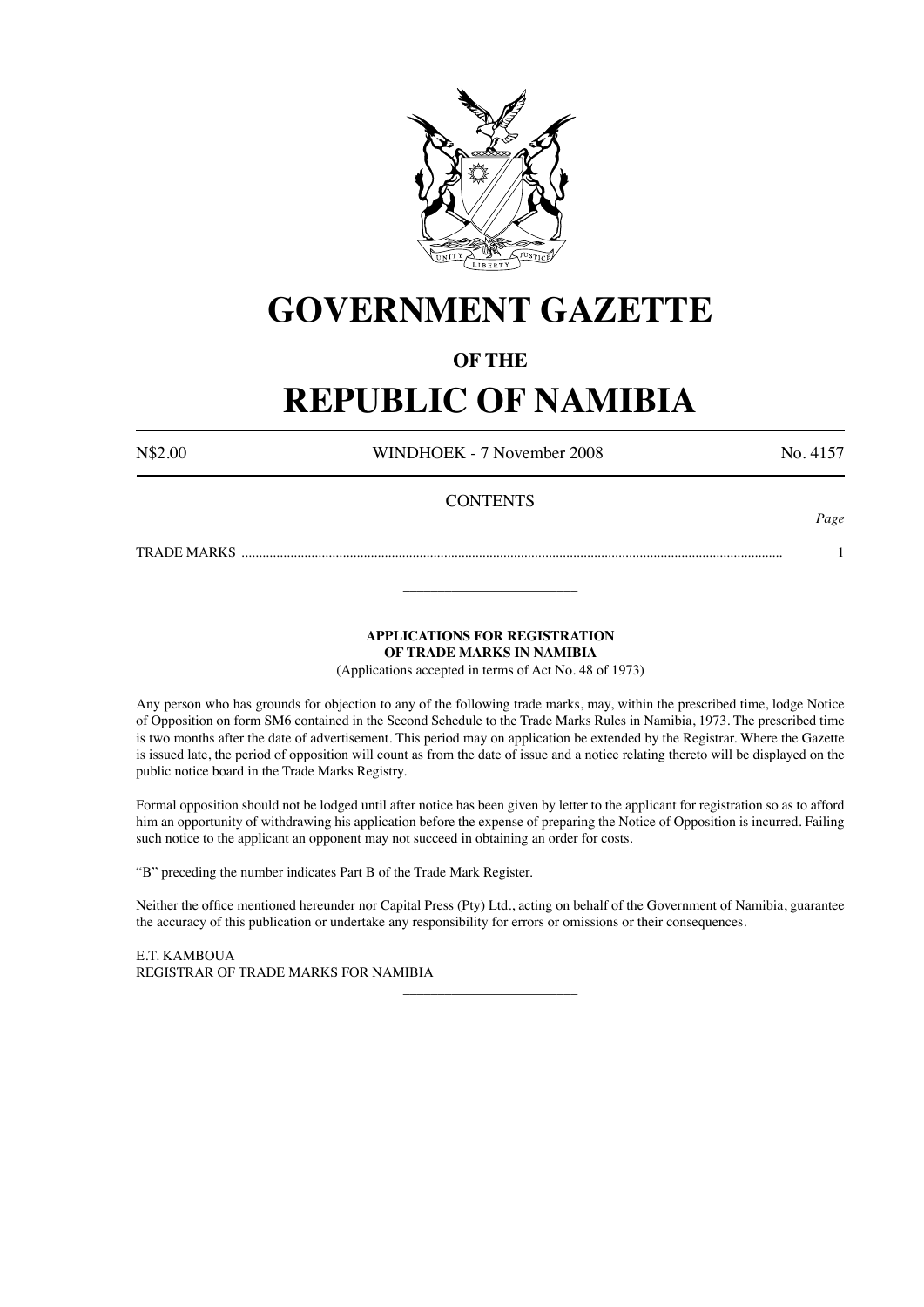### **NOTICE**

# **AMENDMENT OF TRADE MARK(S) NUMBER 2005/2466 AFRICAN BUSH BIRD TOURS AND EAGLE DEVICE IN CLASS 42 IN TERMS OF SECTION 34(1) OF TRADE MARKS IN NAMIBIA ACT NO. 48 OF 1973**

Application has been made for amendment of the above-mentioned Trade Mark to the form shown hereunder.



Any person who objects to the amendment may within two months from date of this notice oppose the amendment. The reason for objection must be stated on form SM44 and this form must be lodged with the Registrar of Trade Marks in Namibia, P.O. Box 21214, Windhoek, Namibia.

Registrar of Trade Marks

#### **NOTICE**

\_\_\_\_\_\_\_\_\_\_\_\_\_\_\_\_\_\_\_\_

# **AMENDMENT OF TRADE MARK NUMBERS 96/0467 MILADY'S IN CLASS 25 AND 96/0778 MILADY'S IN CLASS 42 IN TERMS OF SECTION 34(1) OF TRADE MARKS IN NAMIBIA ACT NO. 48 OF 1973**

Application has been made for amendment of abovementioned Trade Mark to the form shown hereunder,

#### **MILADYS**

Any person who objects to the amendment may within two months from date of this notice oppose the amendment. The reason for objection must be stated on for SM44 and this form must be lodged with the Registrar of trade Marks in Namibia, P.O. Box 21214, Windhoek.

Registrar of Trade Marks

2007/2304 in class 3: Goods in connection with and relating to supplying of cleaning, polishing and preserving preparations and substances; creams, preservatives, polishes, waxes, soaps and leather care products; products included in this class for leather articles of all kinds including footwear; in the name of **ELEGANCE AGENCIES**, Springbock Street, Windhoek, Namibia, PO Box 40091, Windhoek, Namibia.

\_\_\_\_\_\_\_\_\_\_\_\_\_\_\_\_\_\_\_\_

FILED: 11 December 2007

#### **"RENAPUR"**

\_\_\_\_\_\_\_\_\_\_\_\_\_\_\_\_\_\_\_\_

Address for service: Engling, Stritter & Partners, 12 Love Street, Windhoek, Republic of Namibia.



FILED: 13 June 2007

Registration of this trademark shall give no right to the exclusive use of the words **"AFRICA"** and **"SERVICES"**, separately and apart from the mark.

\_\_\_\_\_\_\_\_\_\_\_\_\_\_\_\_\_\_\_\_

2005/1929 in class 3: Bleaching preparations and other substances for laundry use; cleaning, polishing, scouring and abrasive preparations; soaps; perfumery, essential oils, cosmetics, hair lotions; dentifrices: in the name of **MARASIL TRADING (PTY) LTD.,** of 8th Floor, Twin Towers East, Sandton City, Johannesburg, Gauteng, South Africa.

Address for service: Engling, Stritter & Partners, 12 Love Street, WINDHOEK, NAMIBIA.

FILED: 14 October 2005

#### **MARA SUPREMO**

2003/1154 in class 12: Vehicles; apparatus for locomotion by land, air, or water in the name of **BEZêR'S TRAILER & BODY CRAFT CC**, of No. 41 Nordland Street, Lafrenz Industry, Windhoek, Republic of Namibia.

\_\_\_\_\_\_\_\_\_\_\_\_\_\_\_\_\_\_\_\_

Address for service: Engling, Stritter & Partners, 12 Love Street, Windhoek, Republic of Namibia.



FILED: 18 November 2003

Associated with trademark no: 2003/1165

2005/2047 in class 8: Hand tools and implements (hand operated); cutlery; side arms; razors and razor blades in the name of **EVEREADY BATTERY COMPANY, INC.,** of 533 Maryville University Drive, St. Louis, Missouri, 63141, United States of America.

\_\_\_\_\_\_\_\_\_\_\_\_\_\_\_\_\_\_\_\_

Address for service: Webber Wentzel Bowens do Engling, Stritter & Partners, 12 Love Street, Windhoek, Namibia.

FILED: 26 October 2005

# **WILKINSON SWORD**

Registration of this trade mark shall give no right to the exclusive use of the word **"SWORD"**, separately and apart from the mark.

\_\_\_\_\_\_\_\_\_\_\_\_\_\_\_\_\_\_\_\_

Associated with trademark no. 05/2046

2005/2046 in class 8: Hand tools and implements (hand operated); cutlery; side arms; razors and razor blades in the name of **EVEREADY BATTERY COMPANY, INC.,** of 533 Maryville University Drive, St. Louis, Missouri, 63141, United States of America.

<sup>2007/1161</sup> in class 42: Contract labour providers in the name of **AFRICA PERSONNEL SERVICES (PTY) LTD**, of 113 Theo-Ben Guirirab Street, P.O. Box 2381, Walvis Bay, Republic of Namibia.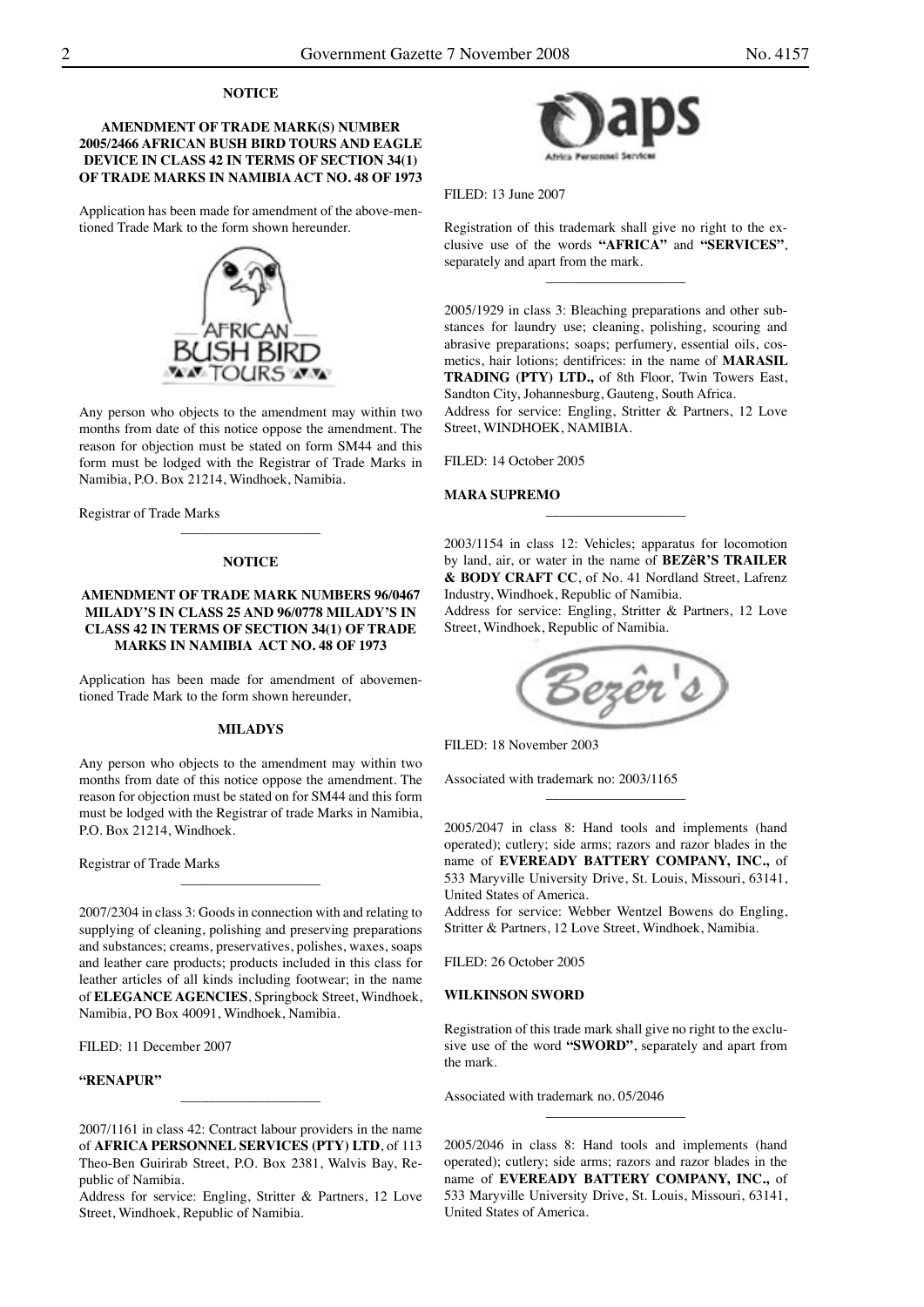Address for service: Webber Wentzel Bowens c/o Engling, Stritter & Partners, 12 Love Street, Windhoek, Namibia.



FILED: 26 October 2005

Registration of this trade mark shall give no right to the exclusive use of the **"SWORDS DEVICE"**, separately and apart from the mark.

\_\_\_\_\_\_\_\_\_\_\_\_\_\_\_\_\_\_\_\_

Associated with trademark no. 05/2047

2008/1655 in class 16: Paper, printed matter, book binding materials, photographs, stationery, type writers and office requisites, teaching materials, plastic materials for packaging in the name of **ONGOMBE FARMERS ASSOCIATION**, a Namibian company of Okamatapati village, Otjozondjupa Region.

Address for service: Ongombe Farmers Association, P.O. Box 63, Okakarara, Otjozondjupa Region, Republic of Namibia.



FILED: 13 October 2008

Registration of this trademark shall give no right to the exclusive use of the word **"ONGOMBE"** and a **"BULL HEAD DEVICE"**, separately and apart from the mark.

\_\_\_\_\_\_\_\_\_\_\_\_\_\_\_\_\_\_\_\_

Associated with trademark no. 08/1656

2008/1656 in class 31: Agricultural, horticultural and forestry products and grains not included in other classes, live animals and foodstuffs for animals and all other farming related goods and services in the name of **ONGOMBE FARMERS AS-SOCIATION**, a Namibian company of Okamatapati village, Otjozondjupa Region.

Address for service: Ongombe Farmers Association, P.O. Box 63, Okakarara, Otjozondjupa Region, Republic of Namibia.



FILED: 13 October 2008

Registration of this trademark shall give no right to the exclusive use of the word **"ONGOMBE"** and a **"BULL HEAD DEVICE"**, separately and apart from the mark.

 $\_$ 

Associated with trademark no. 08/1657

2008/1657 in class 44: Veterinary services, animal care, agriculture, horticulture and forestry services and all other farming related goods and services in the name of ONGOMBE FARMERS ASSOCIATION, a Namibian company of Okamatapati village, Otjozondjupa Region.

Address for service: Ongombe Farmers Association, P.O. Box 63, Okakarara, Otjozondjupa Region, Republic of Namibia.



FILED: 13 October 2008

Registration of this trademark shall give no right to the exclusive use of the word **"ONGOMBE"** and a **"BULL HEAD DEVICE"**, separately and apart from the mark.

 $\_$ 

Associated with trademark no. 08/1655

05/2444 in Class 3: Soaps; cleaning preparations; perfumery; essential oils; aromatherapy products, not for medical use; massage preparations, not for medical use; deodorants and antiperspirants; hair care preparations; non-medicated toilet preparations; bath and shower preparations; skin care preparations; oils, creams and lotions for the skin; shaving preparations; pre-shave and aftershave preparations; depilatory preparations: sun-tanning and sun protection preparations; cosmetics; make-up and make-up removing preparations; petroleum jelly; lip care preparations; talcum powder; cotton wool, cotton sticks; cosmetic pads, tissues or wipes; premoistened or impregnated cleansing pads, tissues or wipes; beauty masks, facial packs; in the name of **UNILEVER PLC**, a British company, Port Sunlight, Wirral, Merseyside, United Kingdom.

Address for service: SPOOR & FISHER, c/o H.D. BOSSAU & CO, 15th Floor, Frans Indongo Gardens, Dr Frans Indongo Street, Windhoek, Republic of Namibia.

FILED: 13 December 2005

# **TAKE VASELINE INTENSIVE CARE OF YOURSELF**

Registration of this trade mark shall give no right to the exclusive use of the word **"INTENSIVE"** and **"CARE"**, each separately and apart from the mark.

Associated with 05/0041

05/2436 in Class 5: Pharmaceutical preparations and substances for the treatment and prevention of cancer: in the name of **AstraZeneca AB**, a Swedish company, SE-151 85, Södertälje, Sweden.

 $\_$